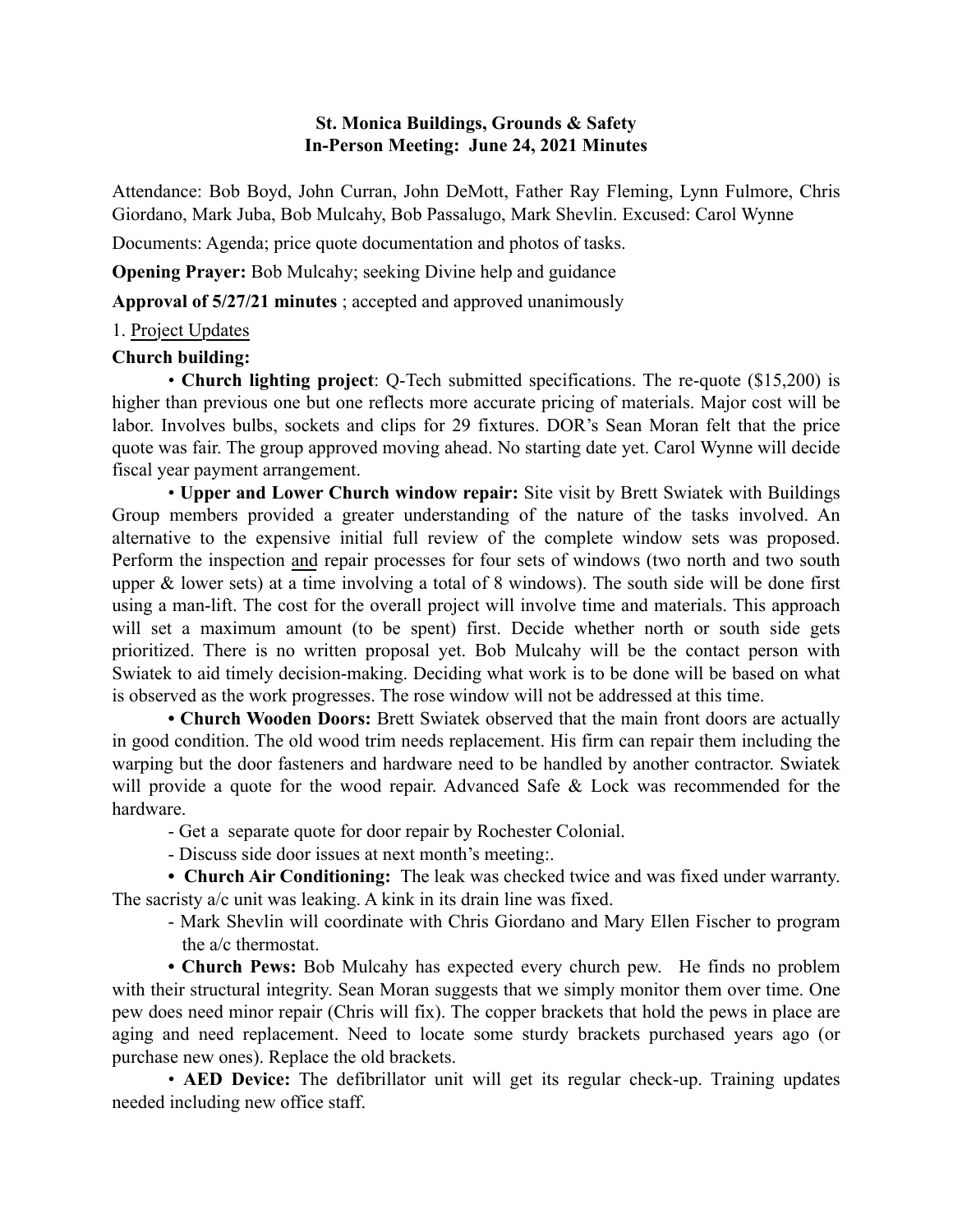### Buildings, Grounds & Safety **-2-** -2- June 24. 2021

#### Rectory:

• Improving lighting at exterior east entry (parking lot side): Add a "pocket light" fixture with photocells in the area where the rear of the church joins with the rectory. (\$640). *Proceed.*

• Interior rectory lighting at east entry: Speed up reaction time for automatic light switch sensor. Improve the lighting from stairway to basement here (Landmark: \$372). John DeMott will research glare-avoiding fixture examples. *Proceed.*

• Rectory De-icing for outside corridor from chimney to east entry. The scaled-back quote from Landmark is \$7,000. Group wants to proceed. The goal is to develop a system that controls icing before ice builds up initially. Carol Wynne and Mark Shevlin to decide.

• New office flooring and other modifications. Install next week (Rochester Flooring)

• Spindle replacement for staircase railing: Some already added. They blend in well. *Finish* the remaining ones to be done.

• Air Conditioning unit for Fr. Ray's room: Need to get a smaller unit to fit in the new smaller frame area. *In progress.*

• Paperwork storage space at rectory: Consider using Iron Mountain document processors to eliminate paperwork that can be discarded. Mark Juba will help staff move boxes from attic. Check with Carol.

• Archives Room: Unneeded empty heavy metal file drawer units will be removed to create space for additional archival materials.

• Electrical Switches: Old system components can inadvertently shut down service to multi-floor lighting connections. Update as needed.

### Garages:

• Speed bump installation: Already in place. Very effective slowing traffic in driveway.

• Attached garage roof repair: Work already completed. No leaks during recent heavy rainstorm. Pleased with Aspen's work.

• Detached garage cleaning and organizing: A team of Buildings group members is working on cleaning-out and organizing the detached garage which accommodates Westside Farmers Market materials; Square Fair tent and hot dog grill; plywood and 2x4s , 2x6s and useable metal materials. Wall outlets and circuit panel box need upgrading to 20-amp service to accommodate the Market's refrigeration needs. Check electrical meter, outlets and panel boxes.

- *Action item:* (who?) Get a roll-off dumpster for Tuesday, July 6th and position

it next to the detached garage for the removal of obsolete pianos and bulky items.

• Remove properly the 120 lb. barrel of auto lubricant and large can of herbicide. *Who?*

• Add safety railings to rear portion of detached split-level garage and steps.

• Garage-mounted exterior lights remain on during daytime: Check photocells.

• Christmas Basket distribution using garage resources: The Buildings Group agreed that it would be unwise use the garages for a two-week interval in December for Christmas Basket distribution. Factors cited: Difficulty keeping critters away from unsecured food; temperature fluctuations involving meat products and cramped parish vehicle access. John Curran will inform the group that made the request.